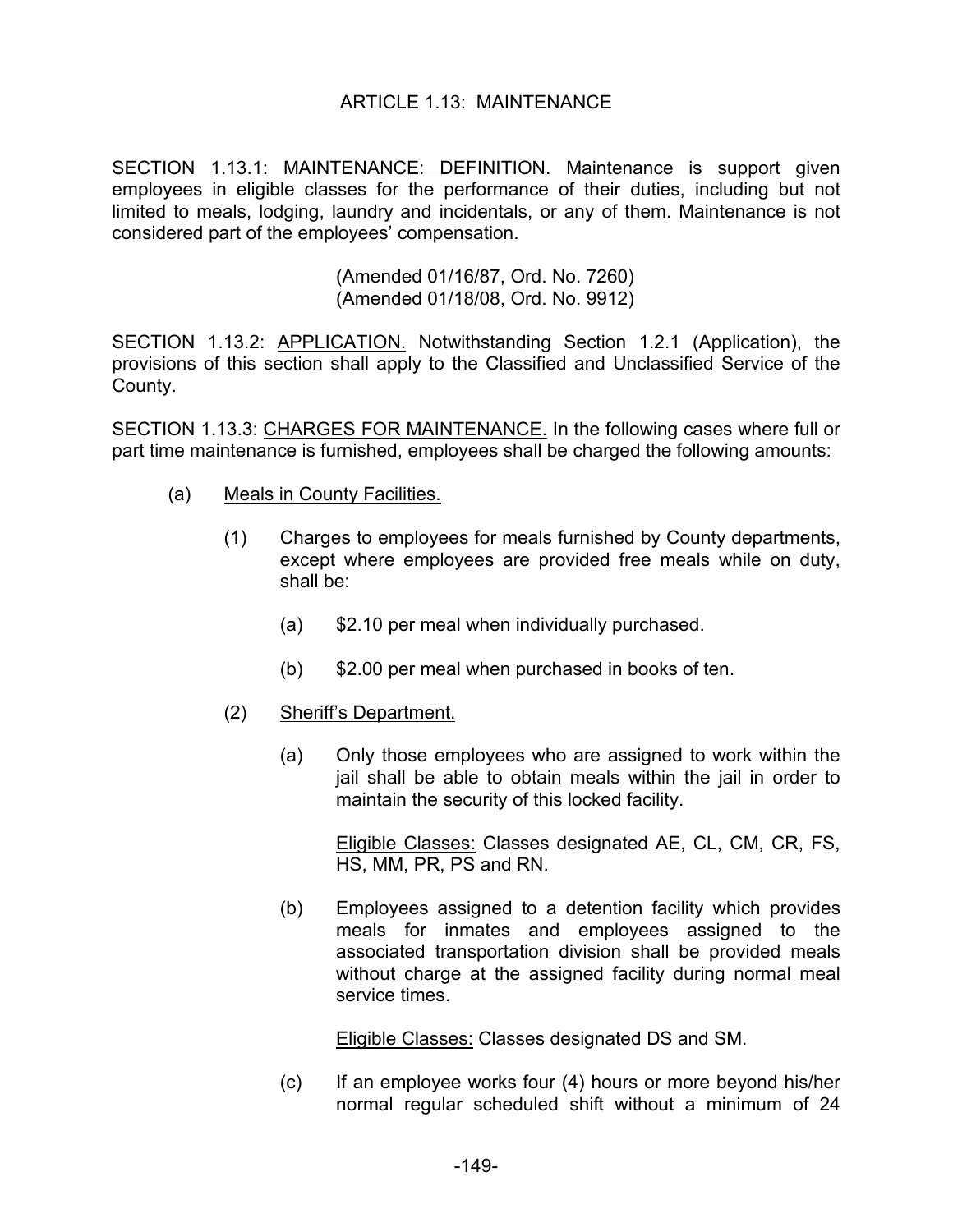hours advance notice, that employee shall be entitled to reimbursement for a meal per the current United States General Services Administration (GSA) reimbursement rates.

Eligible Classes: Classes designated DS and SM.

(d) If an employee is required to remain at a crime scene or designated post for six (6) or more consecutive hours, the employee will be provided, at the Department's discretion, a meal or will be entitled to reimbursement for a meal per the current GSA reimbursement rates.

Eligible Classes: Classes designated DS and SM.

- (b) County Owned and Maintained Housing Facilities.
	- (1) The provisions of the Board of Supervisors Policy G-14 on Employee Occupied County-Owned Residences as adopted by the Board of Supervisors on May 1, 1990 govern the administration of this provision.
	- (2) Charges for specific living quarters shall be based upon a determination of the class in which each house, apartment, or room shall be included, made by resolution of the Board of Supervisors. Employees shall be charged at the biweekly rate; however, when computing the charges for a portion of a biweekly pay period, the daily rate shall be used. Charges for living quarters shall be paid by employees or deducted from employees' compensation at the end of the pay period for which the living quarters are furnished.

| <b>Class</b>   | <b>Description</b>            | <b>Biweekly Rate</b> |
|----------------|-------------------------------|----------------------|
| 1              | 1 BR/1 BA Mobile Home         | 51.24                |
| 2              | 2 BR/1 BA Mobile Home         | 61.54                |
| 3              | 2 BR/2 BA Mobile Home         | 71.77                |
| 4              | 1 BR/1 BA Apartment           | 51.24                |
| 5              | 2 BR/1 BA Apartment           | 70.86                |
| 6              | 3 BR/1 BA Apartment           | 71.77                |
| $\overline{7}$ | $3 BR/1-1/2 - 2 BA$ Apartment | 82.04                |
| 8              | 1 BR/1 BA House               | 61.54                |
| 9              | 2 BR/1 BA House               | 71.87                |
|                | 2 BR/2 BA House or            |                      |
| 10             | 3 BR/1 BA House               | 82.08                |
| 11             | 3 BR/1-1/2 - 2 BA House       | 92.25                |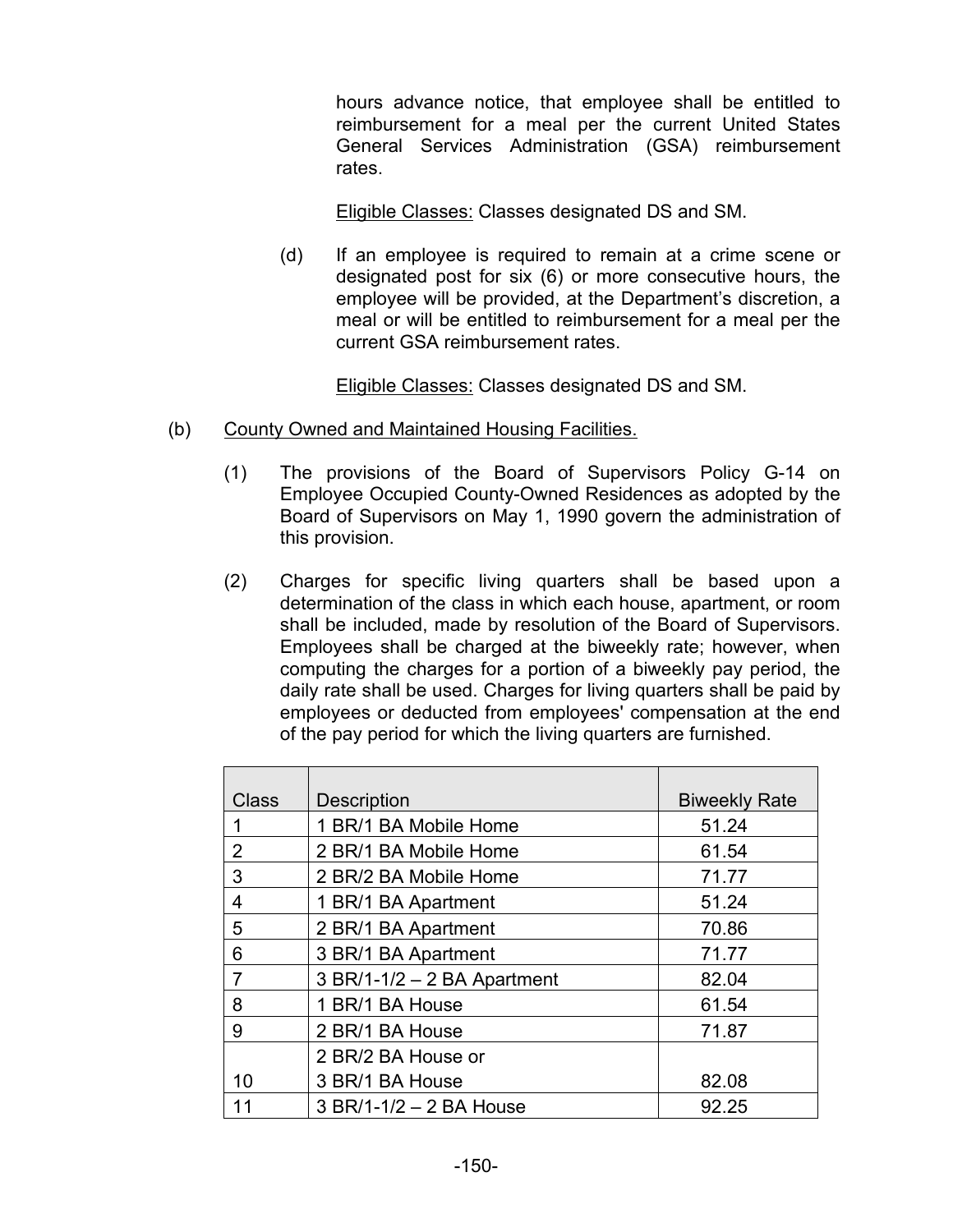| <b>Class</b> | <b>Description</b>                                                     | <b>Biweekly Rate</b> |
|--------------|------------------------------------------------------------------------|----------------------|
| 12           | 4 BR/2 BA House                                                        | 235.78               |
|              |                                                                        |                      |
|              | (Amended 01/16/87, Ord. No. 7260)                                      |                      |
|              | (Amended 07/13/90, Ord. No. 7749)                                      |                      |
|              | (Amended 07/13/90, Ord. No. 7773)                                      |                      |
|              | (Amended 07/26/91, Ord. No. 7945)                                      |                      |
|              | (Amended 08/07/92, Ord. No. 8110)                                      |                      |
|              | (Amended 10/01/93, Ord. No. 8300)                                      |                      |
|              | (Amended 10/14/94, Ord. No. 8455)                                      |                      |
|              | (Amended 07/01/95, Ord. No. 8550)                                      |                      |
|              | (Amended 02/28/97, Ord. No. 8771)                                      |                      |
|              | (Amended 02/12/99, Ord. No. 8998)                                      |                      |
|              | (Amended 07/02/99, Ord. No. 9050)                                      |                      |
|              | (Amended 07/28/00, Ord. No. 9162)                                      |                      |
|              | (Amended 07/13/01, Ord. No. 9354)                                      |                      |
|              | (Amended 06/28/02, Ord. No. 9477)                                      |                      |
|              | (Amended 06/27/03, Ord. No. 9562)                                      |                      |
|              | (Amended 06/25/04, Ord. No. 9656)                                      |                      |
|              | (Amended 06/24/05, Ord. No. 9721)<br>(Amended 06/23/06, Ord. No. 9783) |                      |
|              | (Amended 06/22/07, Ord. No. 9871)                                      |                      |
|              | (Amended 01/18/08, Ord. No. 9912)                                      |                      |
|              | (Amended 08/01/08, Ord. No. 9946)                                      |                      |
|              | (Amended 07/03/09, Ord. No. 9987)                                      |                      |
|              | (Amended 07/02/10, Ord. No. 10051)                                     |                      |
|              | (Amended 07/01/11, Ord. No. 10153)                                     |                      |
|              | (Amended 07/13/12, Ord. No. 10215)                                     |                      |
|              | (Amended 06/28/13, Ord. No. 10263)                                     |                      |
|              | (Amended 06/27/14, Ord. Nos. 10326; 10344)                             |                      |
|              | (Amended 06/26/15, Ord. No. 10388)                                     |                      |
|              | (Amended 07/08/16, Ord. No. 10432)                                     |                      |
|              | (Amended 07/07/17, Ord. No. 10483)                                     |                      |
|              | (Amended 07/06/18, Ord. No. 10542)                                     |                      |
|              | (Amended 06/21/19, Ord. No. 10609)                                     |                      |
|              | (Amended 07/03/20, Ord. No. 10673)                                     |                      |
|              | (Amended 07/02/21, Ord. No. 10732)                                     |                      |

# SECTION 1.13.4: JUVENILE PROBATION INSTITUTIONS MAINTENANCE AND MEALS.

(a) The following employees regularly assigned to Juvenile Institutions shall be furnished meals served during the scheduled work day as part of their compensation: (005090) Senior Probation Officers, (005065) Deputy Probation Officers, (005068, 005069) Correctional Deputy Probation Officers and Supervising Probations Officers (005115).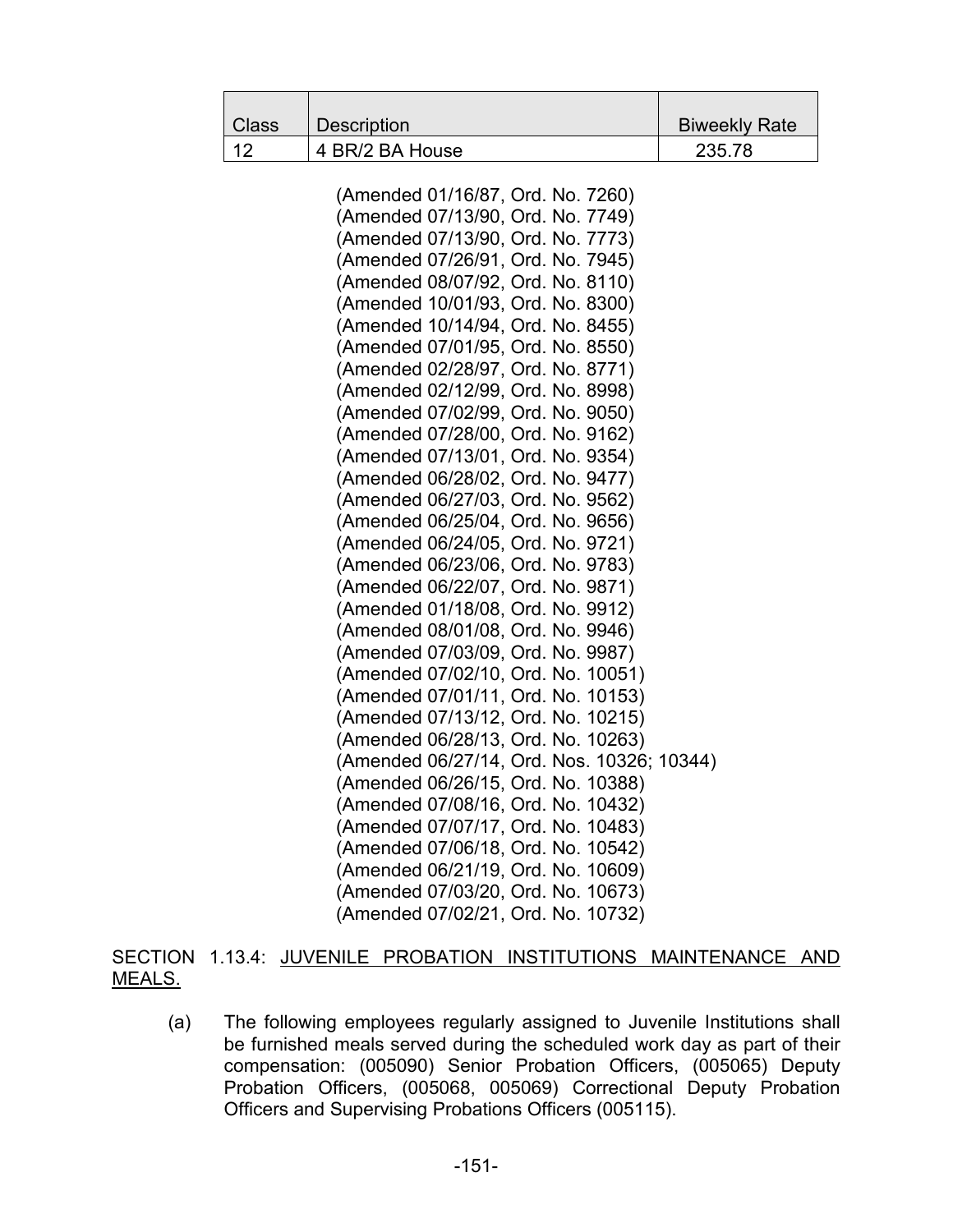- (b) Other regularly assigned personnel on duty at the San Diego County Juvenile Probation Institutions who are provided full or part-time maintenance shall be furnished such maintenance without charge, subject to the approval of the Chief Probation Officer.
- (c) County employees and other persons employed without pay in furnishing advice, counsel, or assistance, which is of benefit to the educational programs at San Diego County Juvenile Probation Institutions, may be provided meals or be housed in the dormitory or guesthouse buildings from time to time, without charge, subject to the approval of the Chief Probation Officer.

(Amended 01/16/87, Ord. No. 7260) (Amended 10/01/04, Ord. No. 9677) (Amended 01/18/08, Ord. No. 9912) (Amended 06/20/08, Ord. No. 9943)

SECTION 1.13.5: INSTITUTIONAL ASSIGNMENTS - MEALS. Eligible employees employed at a County institution including, but not limited to Edgemoor, Kearny Mesa Juvenile Detention Facility, East Mesa Juvenile Detention Facility, Polinsky Children's Center, Las Colinas Detention and Reentry Facility, Juvenile Probation Camps, and County Jail, shall be furnished breakfast, lunch and/or dinner, whichever may be served during the scheduled work shifts of the employee.

Eligible Classes:

| 004460 | Assistant Manager, Sheriff's Food Services |
|--------|--------------------------------------------|
| 004465 | <b>Nutritionist</b>                        |
| 006405 | <b>Food Services Supervisor</b>            |
| 006410 | <b>Sr Cook</b>                             |
| 006411 | Cook                                       |
| 006415 | <b>Food Services Worker</b>                |
| 006510 | <b>Laundry Supervisor</b>                  |
|        |                                            |

(Amended 06/02/89, Ord. No. 7625) (Amended 01/16/87, Ord. No. 7260) (Amended 06/02/89, Ord. No. 7625) (Amended 10/01/04, Ord. No. 9677) (Amended 01/18/08, Ord. No. 9912) (Amended 01/10/14, Ord. No. 10314) (Amended 10/31/14, Ord. No. 10354) (Amended 11/22/19, Ord. No. 10627)

SECTION 1.13.6: CAMP BARRETT AND JUVENILE RANCH FACILITY HOUSING.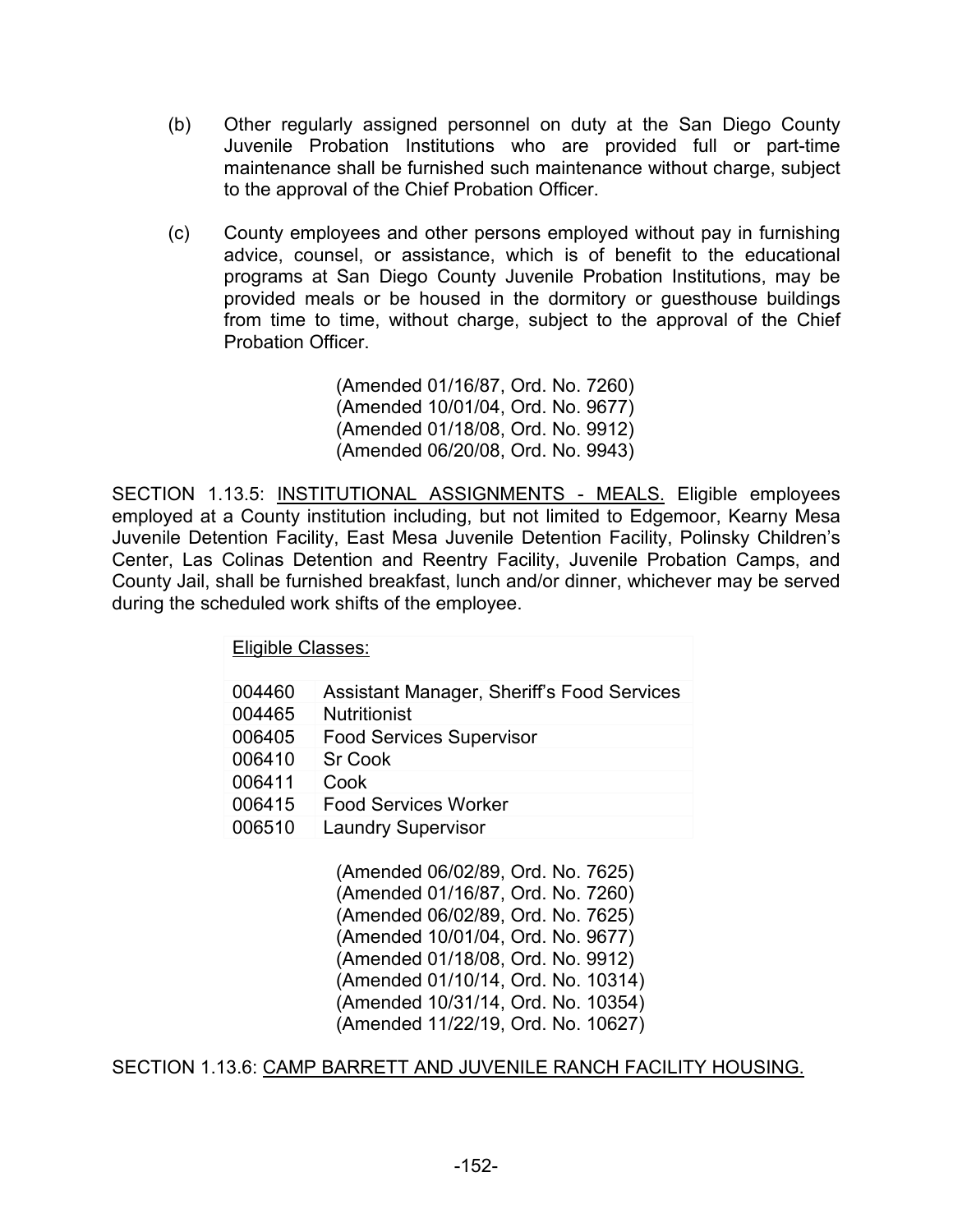(Amended 01/16/87, Ord. No. 7260) (Amended 07/27/90, Ord. No. 7789) (Amended 10/18/91, Ord. No. 7990) (Amended 01/08/93, Ord. No. 8195) (Amended 05/14/93, Ord. No. 8227) (Amended 10/01/04, Ord. No. 9677) (Amended 01/18/08, Ord. No. 9912) (Repealed 01/18/19, Ord. No. 10587)

# SECTION 1.13.7: CANINE ALLOWANCE.

The appointing authority may designate an employee to keep and maintain a dog for use in a canine program. For employees so designated who do actually maintain a dog, the County will pay all costs concerning veterinary costs, food, supplies, dog shelter and any other approved expense relating to the maintenance of the dog. Employees who are compensated under this provision shall keep all required immunizations and licenses current for the dog.

Eligible Classes: Classes designated PO, SO, DS and DI; and

| 005392 | <b>Agricultural Standards Inspector</b>    |
|--------|--------------------------------------------|
| 005393 | <b>Sr Agricultural Standards Inspector</b> |

(Amended 12/19/86, Ord. No. 7254) (Amended 12/27/91, Ord. No. 8016) (Amended 09/17/96, Ord. No. 8721) (Amended 09/26/97, Ord. No. 8832) (Amended 07/03/98, Ord. No. 8932) (Amended 01/18/08, Ord. No. 9912) (Amended 06/20/08, Ord. No. 9943) (Amended 01/16/09, Ord. No. 9963) (Amended 06/27/14, Ord. No. 10326) (Amended 01/31/20, Ord. No. 10648)

SECTION 1.13.8: MOTORCYCLE SAFETY EQUIPMENT ALLOWANCE. The appointing authority may assign an employee to permanent, full-time duty as a motorcycle officer. An employee so assigned, is required to purchase motorcycle safety equipment as specified by the appointing authority. After making the purchase and upon filing a claim accompanied by proof of purchase, the County shall reimburse the employee for the cost of such equipment.

Eligible Classes: Classes designated DS.

(Amended 12/19/86, Ord. No. 7254) (Amended 01/18/08, Ord. No. 9912)

#### SECTION 1.13.9: UNIFORM ALLOWANCE (INITIAL ISSUE AND MAINTENANCE).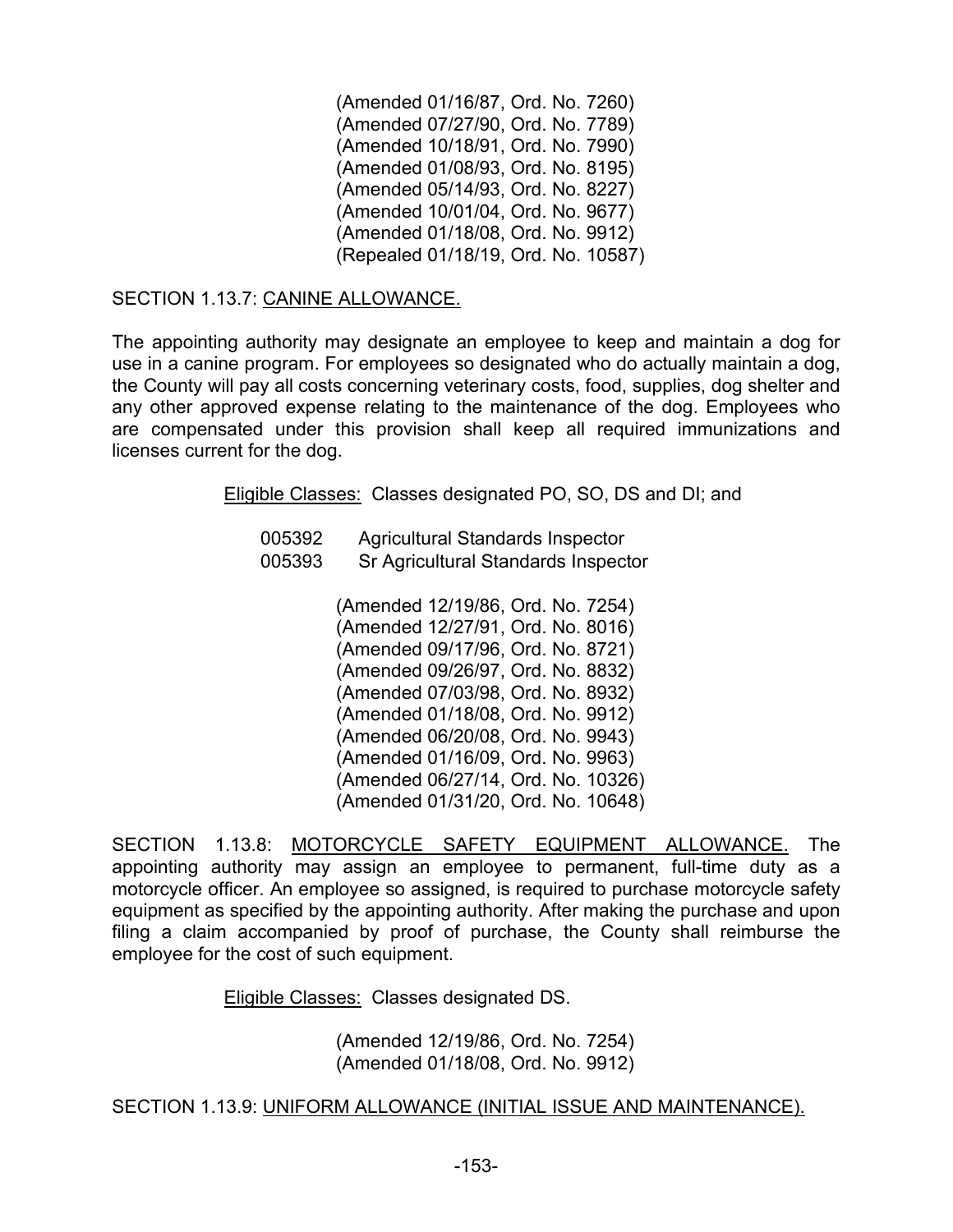- (a) Sheriff's Uniform Allowance.
	- (1) Newly-Hired Deputies or Deputy Sheriffs-Detentions/Court Services. Employees hired for the first time shall be reimbursed for an amount not to exceed four hundred fifty dollars (\$450) of the cost of required uniforms and equipment upon filing a claim accompanied by a proof of purchase. Employees who are separated during the probationary period shall return all uniforms and equipment for which reimbursement was paid to a place designated by the Sheriff.

Eligible Classes: Classes designated DS.

- (2) Maintenance.
	- (a) For maintaining and/or replacing required uniforms and equipment, the County shall, on the payday of Payroll 05 of each fiscal year, pay a uniform maintenance allowance to an employee who is in the eligible class in Payroll 04 of the fiscal year, and who has continuous satisfactory service in a uniformed class during all or a portion of the preceding twenty-six (26) pay periods as follows:

Eligible Class: Classes designated DS and SM.

- (b) Required Paid Service in Eligible Class Allowance
- (1) Effective Through June 30, 2013

| Over 1650 hours                    | \$725 (3/3) |       |
|------------------------------------|-------------|-------|
| Over 1100, but not over 1650 hours | \$479       | (2/3) |
| Over 550, but not over 1100 hours  | \$239       | (1/3) |
| 550 hours or less                  | -0-         |       |

(2) Effective July 1, 2013

| Over 1650 hours                    | \$1,000 (3/3) |             |
|------------------------------------|---------------|-------------|
| Over 1100, but not over 1650 hours | \$666   (2/3) |             |
| Over 550, but not over 1100 hours  | \$333   (1/3) |             |
| 550 hours or less                  |               | $-0-$ (0/3) |

Eligible Class: Classes designated DS and SM.

(Amended 05/10/11, Ord. No. 10149)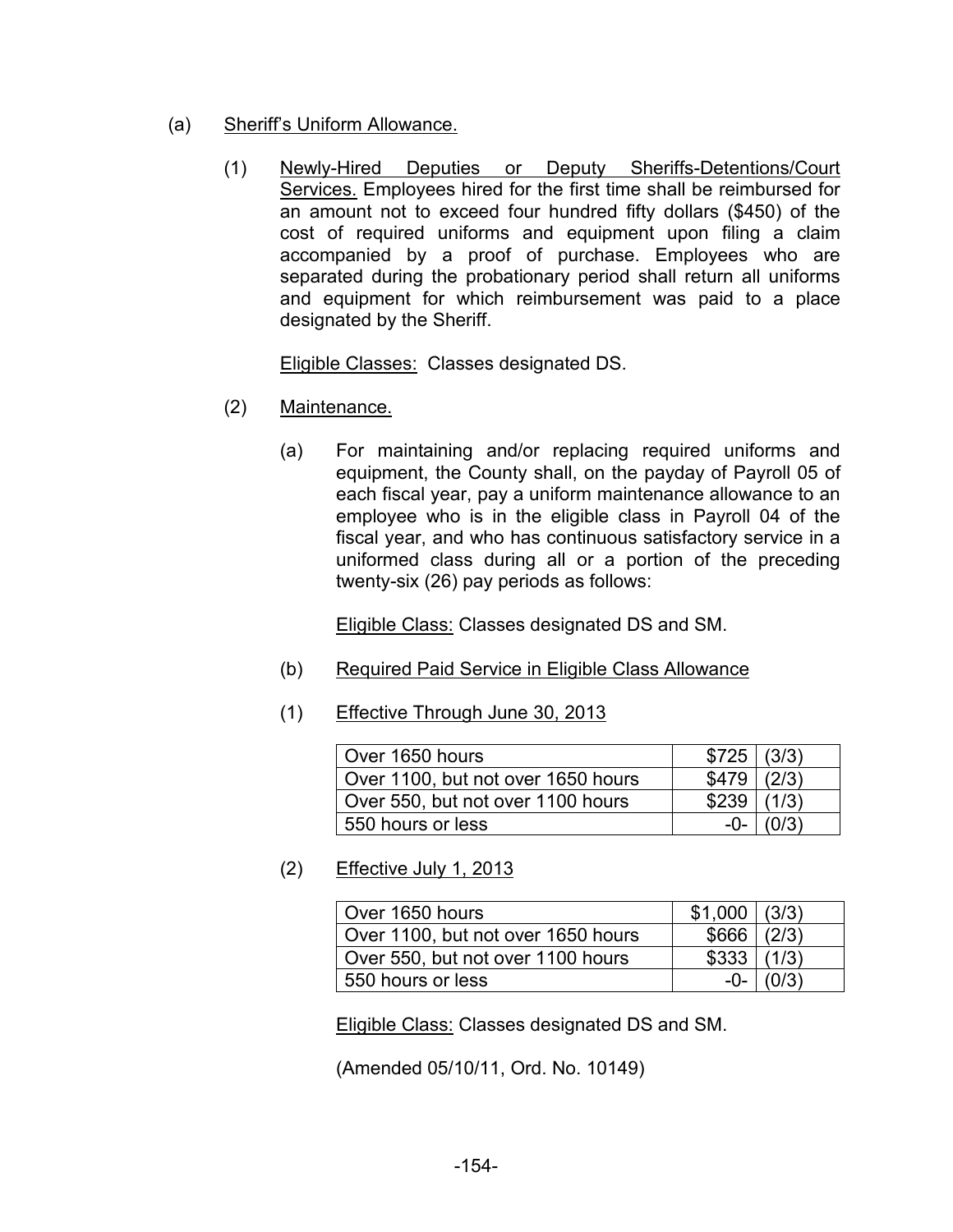(c) In the event of movement between uniformed classes within the Sheriff's Department, time required for eligibility shall be satisfied by County service in a uniformed class for purpose of payment of uniform allowance provisions.

Eligible Class: Classes designated DS.

### (b) Probation Uniform Allowance.

(1) Initial Issue. Employees in classes designated PO or SO, newly hired or newly assigned to Work Project, East Mesa Juvenile Detention Facility, Kearny Mesa Juvenile Detention Facility, the Girls Rehabilitation Facility, or Armed Units shall be reimbursed for an amount not to exceed the following:

| <b>Facilities</b>                       | <b>Classes Designated</b> |           |
|-----------------------------------------|---------------------------|-----------|
|                                         | PO                        | <b>SO</b> |
| Work Project - CDPO I & II              | \$800                     | \$700     |
| Work Project - Senior Probation Officer | \$400                     | \$300     |
| East Mesa Juvenile Detention Facility   | \$400                     | \$400     |
| Kearny Mesa Juvenile Detention Facility | \$400                     | \$400     |
| <b>Girls Rehabilitation Facility</b>    | \$400                     | \$400     |
| <b>Armed Units</b>                      | \$350                     | \$350     |

- (2) Special Qualifications.
	- (a) Employees transferring from one work location to another work location where different uniforms are required, shall receive the initial uniform allowance described above, except that employees transferring from a Juvenile Camp Facility to East Mesa Juvenile Detention Facility, Kearny Mesa Juvenile Detention Facility or the Girls Rehabilitation Facility are not eligible for an initial allowance at the new work location.
	- (b) Employees who are separated during the probationary period are required to return all uniforms and patches for which reimbursement was paid or issued to a place designated by the Chief Probation Officer.
- (3) Maintenance. The appointing authority shall require employees to purchase and maintain uniforms and equipment as specified.
	- (a) If an employee in an eligible class is on leave (paid or unpaid) during Payroll 04, and has sufficient hours in the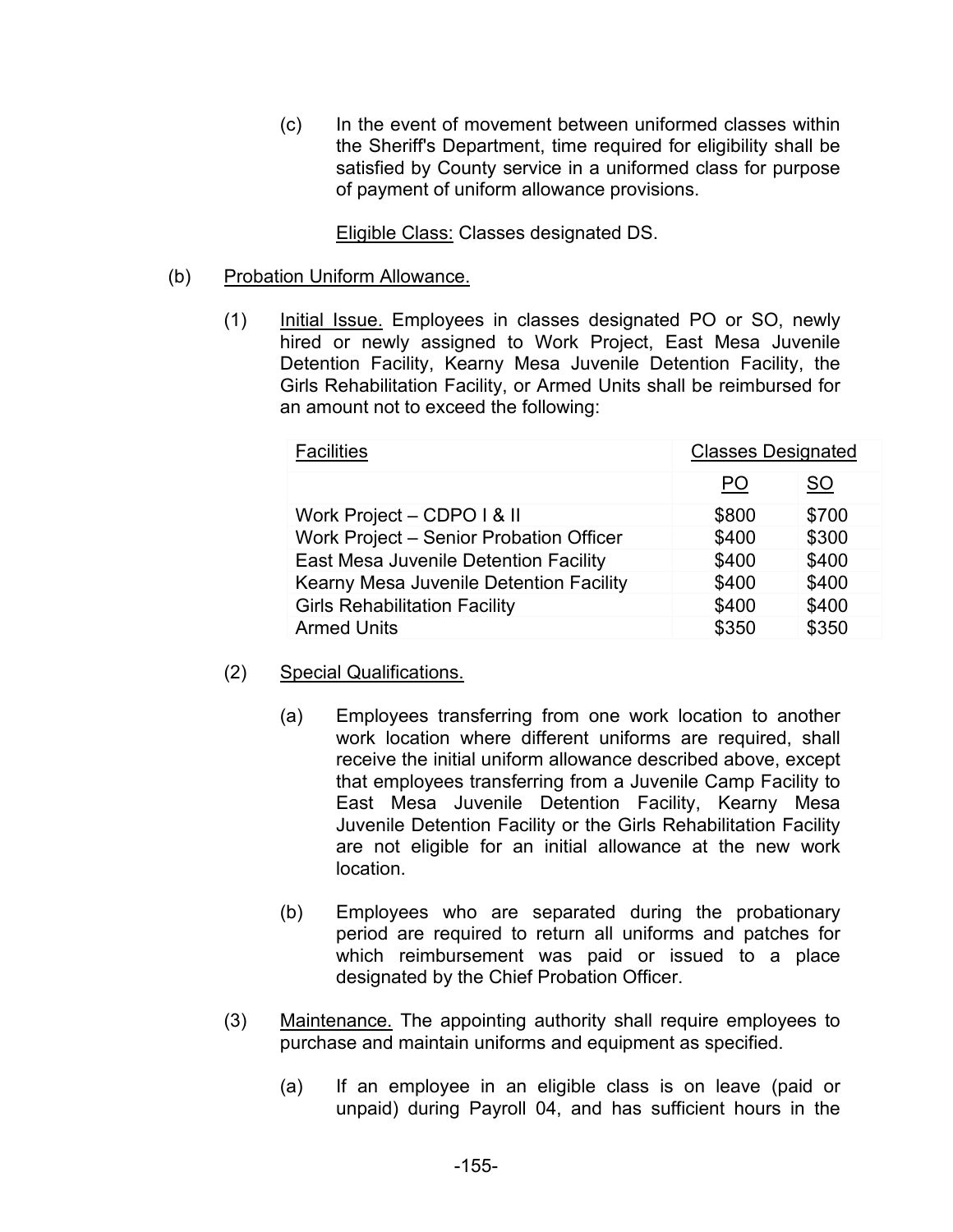previous year to qualify for a Uniform Allowance maintenance payment, that payment will be made when the employee returns to active County service. If an eligible employee is active in Payroll 04, but on leave (paid or unpaid) in Payroll 05, the maintenance payment will be made when the employee returns to active County service. If an employee is in an eligible class in Payroll 04, but terminates County service, transfers to an ineligible class in Payroll 05, or is on leave (paid or unpaid) for more than twelve (12) months, that employee is not entitled to receive the maintenance payment as that employee is no longer required to wear a uniform, or was not required to purchase and/or maintain uniforms and equipment during the 12 months or longer when they were on leave. Payment will be included in the paycheck issued on the payday of Payroll 05 of each fiscal year.

Eligible Classes: Classes designated PO and SO.

(b) For purposes of computing the correct prorated payment amount, three-thirds (3/3) of the maintenance allowance is as follows:

| <b>Facilities</b><br><b>Classes Designated</b> |       |       |
|------------------------------------------------|-------|-------|
|                                                |       |       |
|                                                | PO    | SO    |
| Work Project - CDPO I & II                     | \$650 | \$550 |
| Work Project - Senior Probation Officer        | \$400 | \$300 |
| East Mesa Juvenile Detention Facility          | \$400 | \$400 |
| Kearny Mesa Juvenile Detention Facility        | \$400 | \$400 |
| <b>Girls Rehabilitation Facility</b>           | \$400 | \$400 |
| <b>Armed Units</b>                             | \$350 | \$350 |
| <b>Work Furlough</b>                           |       | \$350 |
| <b>Work Project</b>                            |       | \$350 |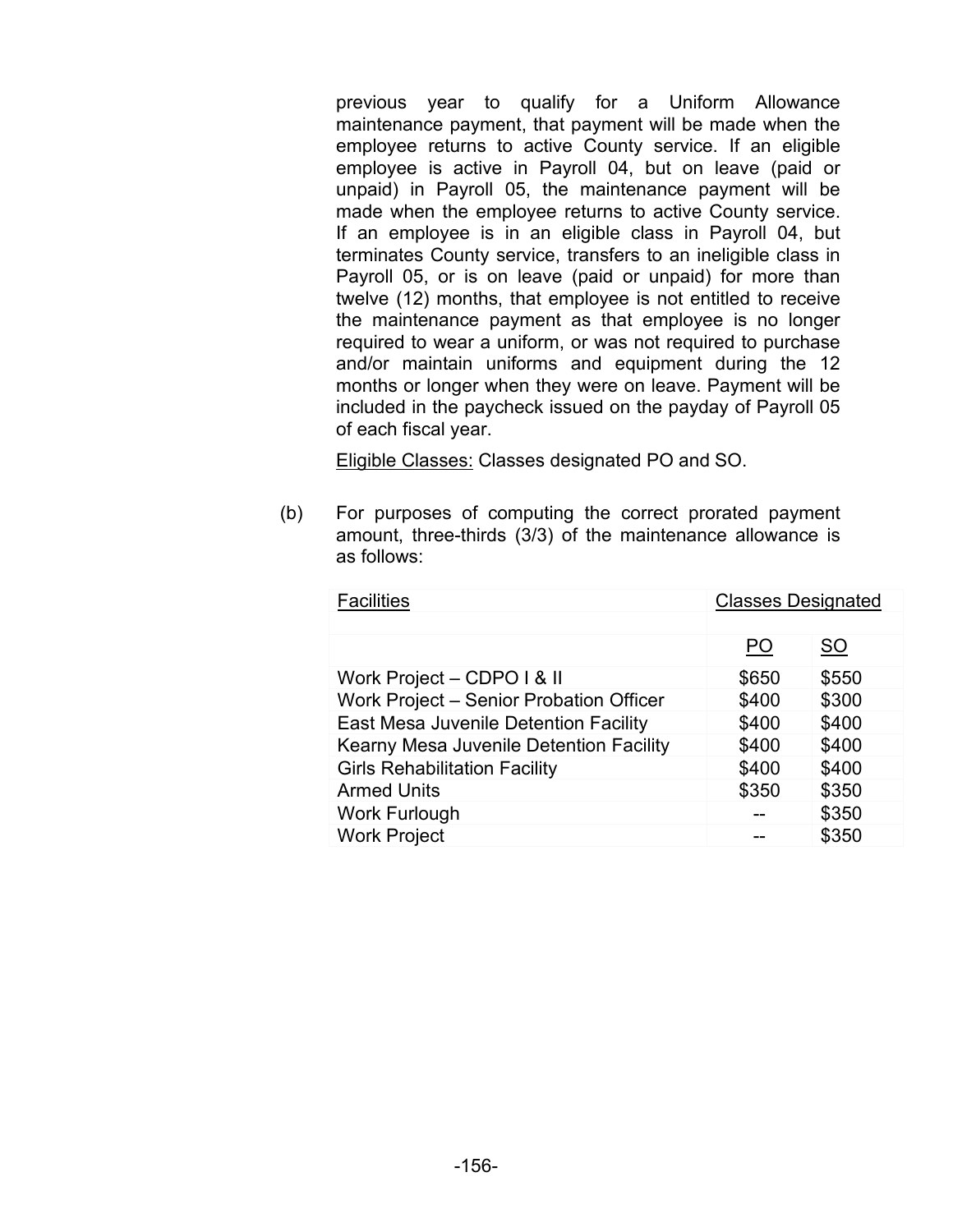The amount of the allowance shall be computed on paid service as follows:

| % of Required Service in<br><b>Paid Status</b> | Allowance             |
|------------------------------------------------|-----------------------|
| Over 75% through 100%                          | Three-thirds<br>(3/3) |
| Over 50% through 75%                           | (2/3)<br>Two-thirds   |
| Over 25 % through 50 %                         | (1/3)<br>One-third    |
| 25% or less                                    | 0/3<br>Zero           |

Eligible Classes: Classes designated PO and SO.

(Amended 07/12/13, Ord. No. 10269) (Amended 09/20/13, Ord. No. 10291) (Amended 09/11/15, Ord. No. 10367) (Amended 09/28/18, Ord. No. 10562) (Amended 01/18/19, Ord. No. 10587)

# (c) Uniform Allowance - Other.

- (1) Initial Issue. Eligible employees in classifications listed in subsection 1.13.9 (c)(4) (Initial Issue and Uniform Maintenance/Replacement Rates by Class) below, when hired or newly assigned to a position requiring them to wear a uniform, shall receive, within thirty (30) days of hire or assignment, an initial allowance toward the purchase of required uniforms in the amount provided in subsection 1.13.9 (c) (4) below.
- (2) Exception. Employees who are furnished uniforms at no cost shall not be covered by this uniform provision.
- (3) Annual Payment Schedule Maintenance and Replacement.
	- (a) If an employee in an eligible bargaining unit listed below is on leave (paid or unpaid) during Payroll 4 and has sufficient hours in the previous year to qualify for a Uniform Allowance maintenance payment in accordance with the chart below that payment will be made when the employee returns to active County service. If an eligible employee is active in Payroll 4 but on leave (paid or unpaid) in Payroll 5 the maintenance payment will be made when the employee returns to active County service. If an employee is in an eligible Bargaining Unit in Payroll 4 but terminates County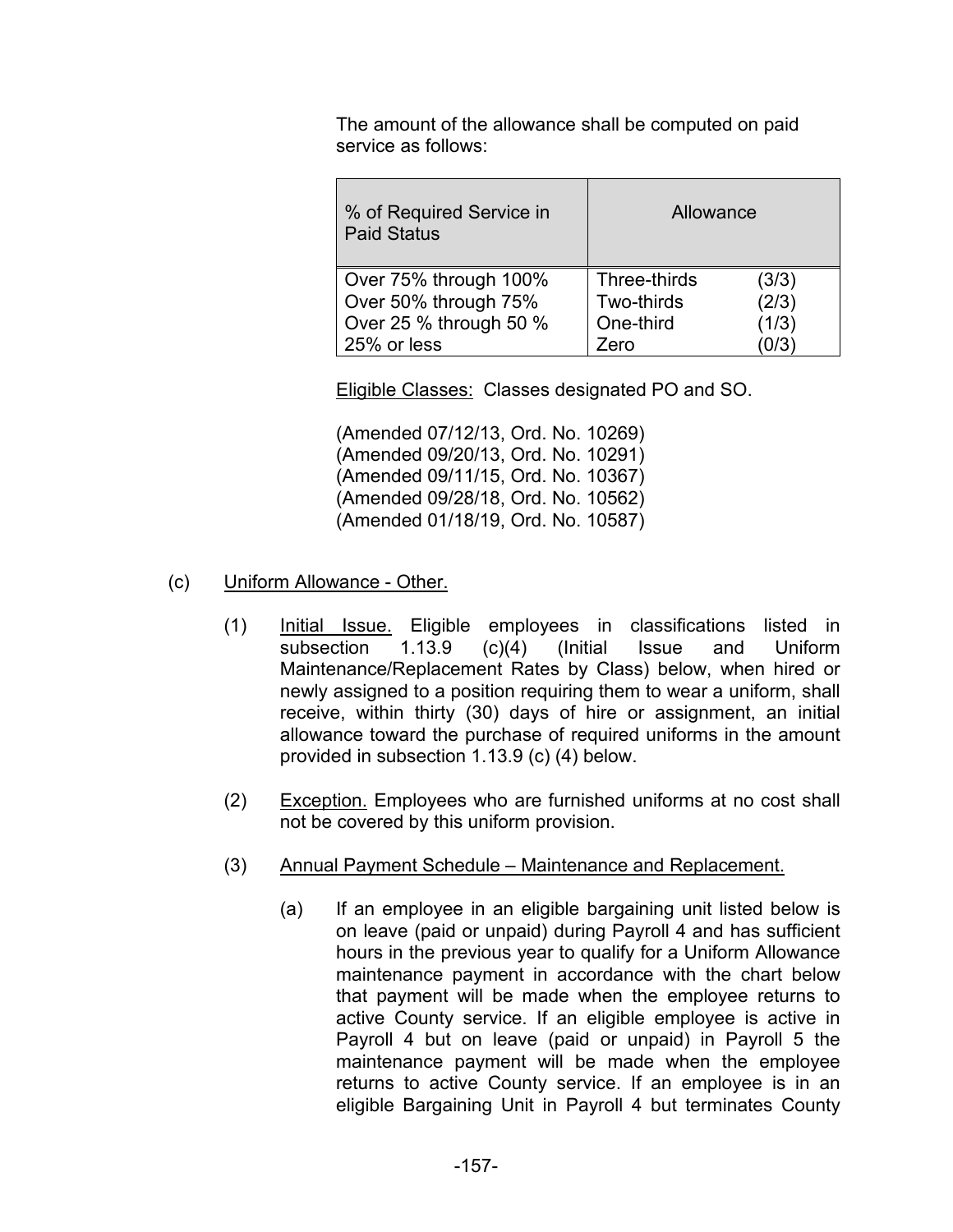service or transfers to an ineligible Bargaining Unit in Payroll 5 that employee is not entitled to receive the maintenance payment, as that employee is no longer required to wear a uniform.

Eligible Classes: AE, CL, CM, FS, HS, MM, PR, PS, RN, and SS

(b) For eligible employees in classifications listed in subsection 1.13.9(c)(4) below (Initial Issue and Uniform Maintenance/Replacement Rates by Class), for maintaining and/or replacing required uniforms and equipment, the County shall, on the payday for Payroll 05 of each year, pay a uniform maintenance allowance in the amount also listed in 1.13.9(c)(4) to employees who are in any eligible class in Payroll 04 of that year. This allowance will be included in the paycheck of the appropriate period as defined in (a) above. The amount of the allowance shall be computed as follows, based on the amount of paid service in an eligible class:

| % of Required Service in Paid<br><b>Status</b> | Allowance    |       |
|------------------------------------------------|--------------|-------|
| <b>Over 75%</b>                                | Three-thirds | (3/3) |
| Over 50% through 75%                           | Two-thirds   | (2/3) |
| Over 25% through 50%                           | One-third    | (1/3) |
| 25% and less                                   | Zero         | (-0-) |

(4) Initial Issue and Uniform Maintenance/Replacement Rates by Class. Employees who receive a uniform allowance are required to wear a uniform at all times. For purposes of computing the correct payment amount, three-thirds (3/3) of the uniform allowance is as follows for the listed eligible classes:

| Class<br>No. | Title                             | <b>Three-Thirds</b><br>(3/3)<br>Allowance |
|--------------|-----------------------------------|-------------------------------------------|
| 004548       | <b>Sheriff's Detentions Nurse</b> | 300                                       |
| 004615       | <b>Certified Nurse Assistant</b>  | 300                                       |
| 004618       | Psychiatric Technician            | 300                                       |
| 004625       | <b>Licensed Vocational Nurse</b>  | 300                                       |
| 004626       | <b>Sheriff's Detentions LVN</b>   | 300                                       |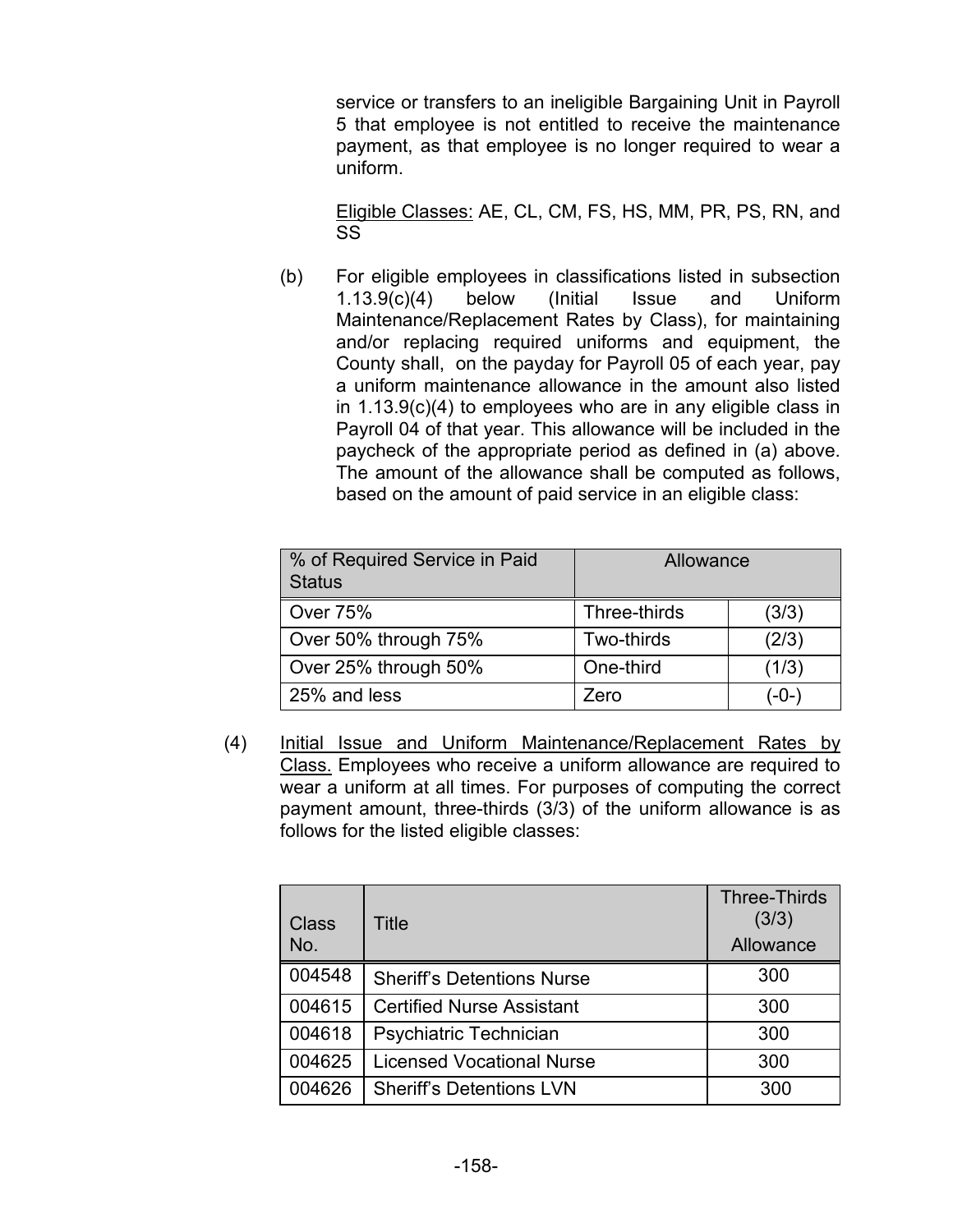| <b>Class</b><br>No. | <b>Title</b>                              | <b>Three-Thirds</b><br>(3/3)<br>Allowance |
|---------------------|-------------------------------------------|-------------------------------------------|
| 005700              | <b>Animal Care Attendant</b>              | 650                                       |
| 005702              | <b>Supervising Animal Care Attendant</b>  | 650                                       |
| 005703              | <b>Animal Control Officer</b>             | 650                                       |
| 005710              | <b>Registered Veterinary Technician</b>   | 650                                       |
| 005711              | <b>Supervising Animal Control Officer</b> | 650                                       |
| 005748              | <b>Community Service Officer</b>          | 650                                       |
| 006019              | <b>Road Crew Supervisor</b>               | 400                                       |
| 006023              | Road Maintenance Worker                   | 550                                       |
| 006025              | <b>Road Structure Worker I</b>            | 550                                       |
| 006026              | <b>Road Structure Worker II</b>           | 550                                       |
| 006027              | <b>Road Structure Worker III</b>          | 550                                       |
| 006028              | Road Structures Supervisor (T)            | 400                                       |
| 006035              | <b>Equipment Operator</b>                 | 550                                       |
| 006036              | <b>Senior Equipment Operator</b>          | 550                                       |
| 006332              | Park Ranger                               | 800                                       |
| 006342              | Senior Park Ranger                        | 800                                       |
| 006343              | <b>Supervising Park Ranger</b>            | 800                                       |
| 006410              | <b>Senior Cook</b>                        | 400                                       |
| 006411              | Cook                                      | 400                                       |
| 006415              | <b>Food Services Worker</b>               | 400                                       |
| 007089              | <b>Solid Waste Site Supervisor</b>        | 400                                       |

(Repealed 01/18/08, Ord. No. 9912) 01/18/08, Ord. No. 9912) (Amended 09/25/09, Ord. No. 10008) (Amended 10/08/13, Ord. No. 10293) (Amended 12/03/13, Ord. No. 10303) (Amended 04/15/14, Ord. No. 10333) (Amended 08/05/16, Ord. No. 10432)

#### SECTION 1.13.10: UNIFORM ALLOWANCE (INITIAL ISSUE AND MAINTENANCE / REPLACEMENT).

- (a) Hard Toe Shoes/Non-slip Safety Shoes:
	- (1) Employees in the following classes shall be reimbursed or issued a voucher for: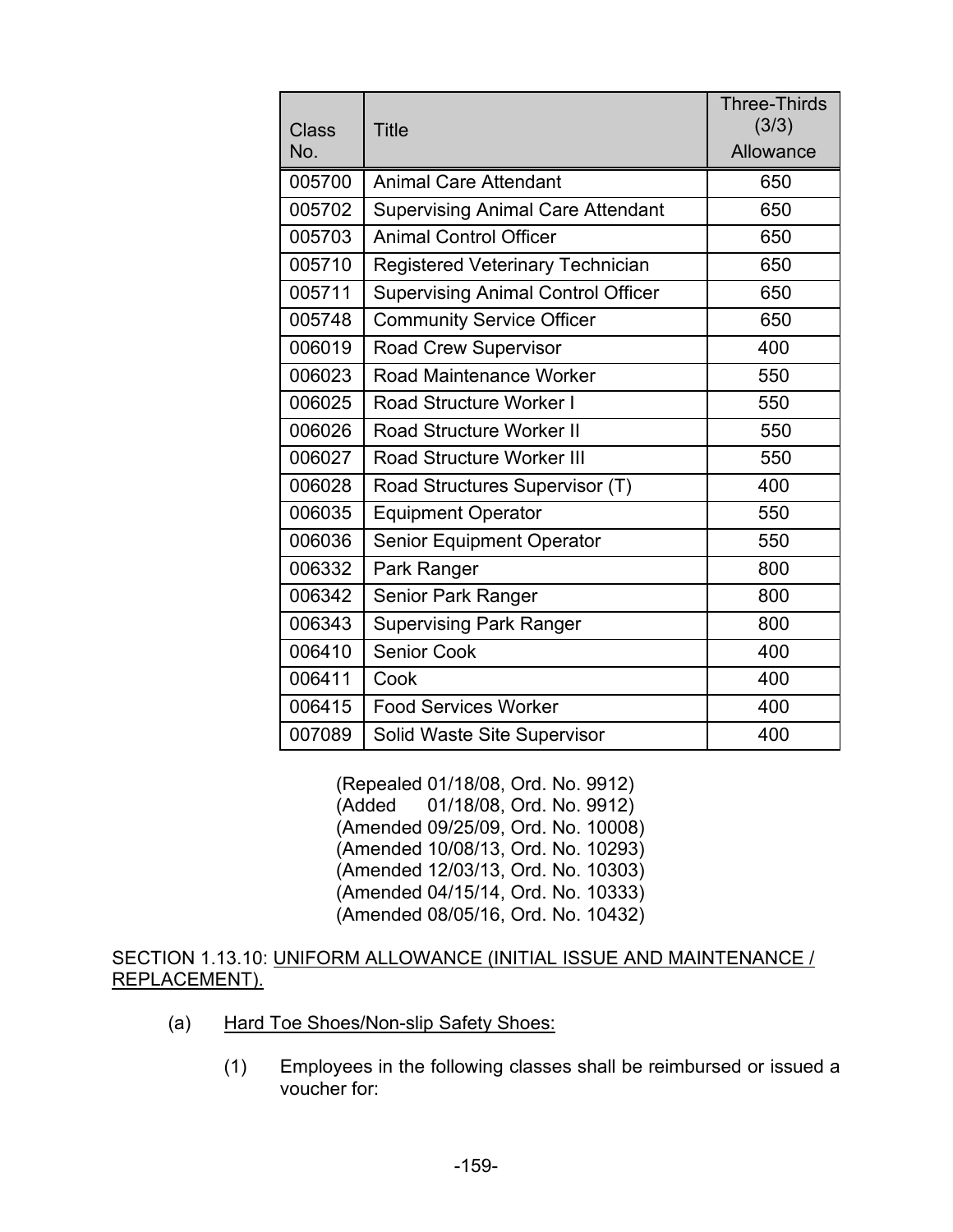One hundred fifty-five dollars (\$155) for departmental approved, hard-toe shoes or non-slip safety shoes. If hard-toe shoes or nonslip safety shoes are deemed appropriate by the department for employees in other classes, these employees shall also be reimbursed or issued a voucher for one hundred fifty-five dollars (\$155) for departmental approved hard-toe shoes. Employees may accrue up to three (3) years' worth of reimbursement for the purchase of safety footwear. Employees who do not spend one hundred fifty-five dollars (\$155) in the previous fiscal year shall have up to three hundred ten dollars (\$310) available in the second year. Employees who do not spend one hundred fifty-five dollars (\$155) in each of the two (2) previous fiscal years shall have up to four hundred sixty-five dollars (\$465) available in the third year. Maintenance after purchase and reimbursement will be the responsibility of the employee. A portion of the reimbursement allowance can also be used for shoe repair and inserts.

#### Hard-Toe Shoes/Non-Slip Safety Shoes

### Eligible Classes:

| 006035 | <b>Equipment Operator</b>                 |
|--------|-------------------------------------------|
| 006036 | <b>Sr Equipment Operator</b>              |
| 006345 | <b>Sr Park Maintenance Worker</b>         |
| 006347 | <b>Park Maintenance Worker</b>            |
| 007030 | <b>Sr Custodian</b>                       |
| 007035 | <b>Healthcare Agency Housekeeper</b>      |
| 007036 | Sr Healthcare Agency Housekeeper          |
| 007070 | <b>Wastewater Plant Operator II</b>       |
| 007071 | <b>Wastewater Plant Operator I</b>        |
| 007515 | <b>Stores Delivery Driver</b>             |
| 007540 | <b>Construction &amp; Services Worker</b> |

(Amended 08/05/16, Ord. No. 10432)

# (2) Employees in the following classes shall be reimbursed:

One hundred and fifty-five dollars (\$155) upon proof of purchase of departmental approved hard-toe shoes or non-slip safety shoes. If hard-toe shoes or non-slip safety shoes are deemed appropriate by the department for employees in other classes, these employees shall also be reimbursed. Employees may accrue up to three (3) years' worth of reimbursement for the purchase of safety footwear. Employees who do not spend one hundred and fifty-five dollars (\$155) in the previous fiscal year shall have up to three hundred and ten dollars (\$310) available in the second year. Employees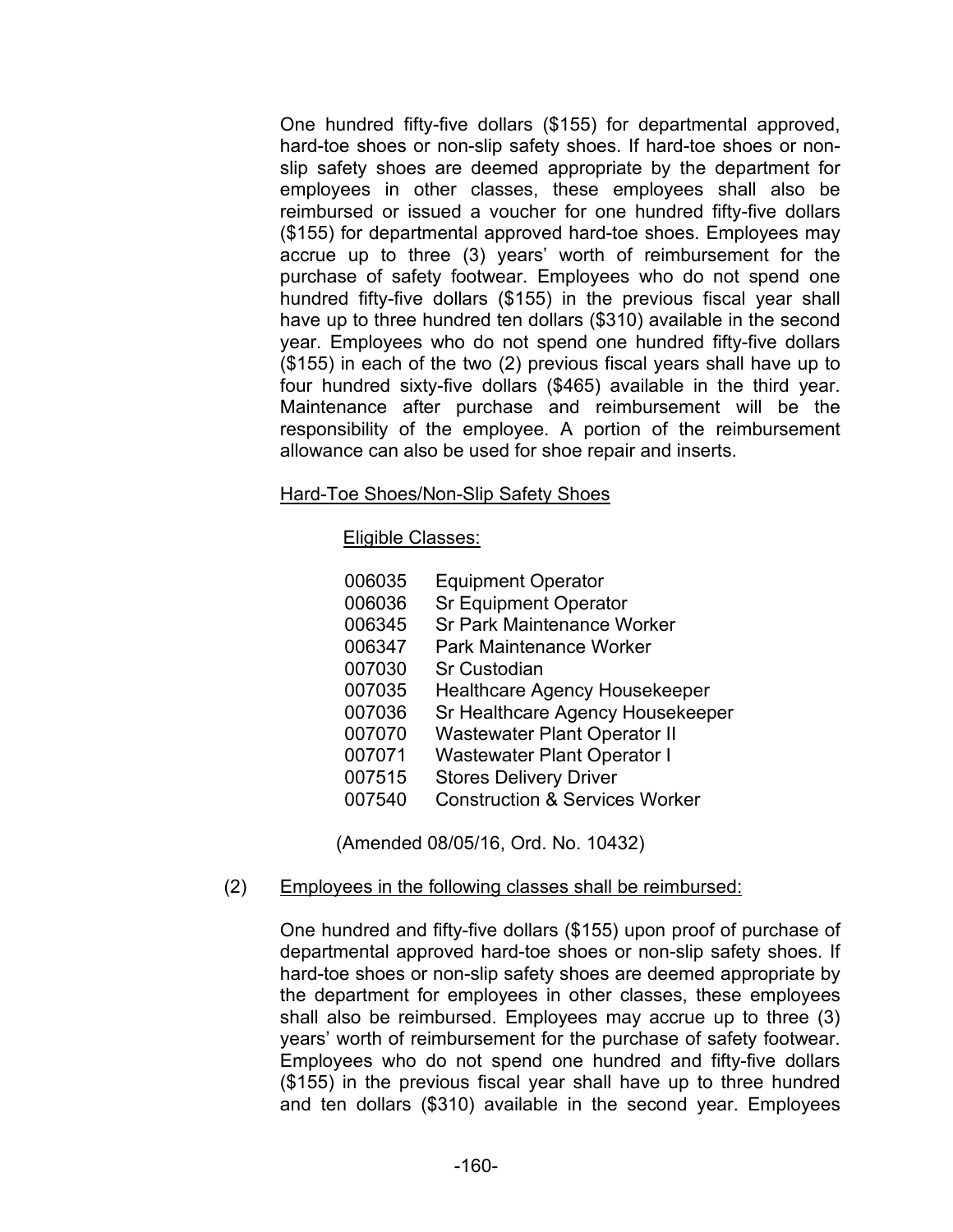who do not spend one hundred and fifty-five dollars (\$155) in each of the two (2) previous fiscal years shall have up to four hundred and sixty-five dollars (\$465) available in the third year. Maintenance after purchase and reimbursement will be the responsibility of the employee. A portion of the reimbursement allowance can also be used for shoe repair.

(a) Hard Toe Shoes.

Eligible Classes:

| 002660 | Storekeeper                                        |
|--------|----------------------------------------------------|
| 002664 | <b>Pharmacy Stock Clerk (Jail)</b>                 |
| 002713 | Sheriff's Property & Evidence Specialist II        |
| 003588 | <b>Code Enforcement Officer</b>                    |
| 003715 | <b>Building/Enforcement Supervisor</b>             |
| 004260 | Pharmacy Technician (Jail Pharmacies only)         |
| 005785 | <b>Sheriff's Property Investigators</b>            |
| 005787 | Sheriff's Property & Evidence Manager              |
| 005793 | Sheriff's Property & Evidence Custodian            |
| 006019 | <b>Road Crew Supervisor</b>                        |
| 006411 | Cook                                               |
| 006415 | Food Services Worker                               |
| 007068 | <b>Wastewater Facilities Supervisor</b>            |
| 007069 | <b>Wastewater Plant Operator III</b>               |
| 007083 | <b>Sewer Construction &amp; Maintenance Worker</b> |

(Amended 08/05/16, Ord. No. 10432) (Amended 10/14/16, Ord. No. 10439) (Amended 10/13/17, Ord. No. 10499) (Amended 06/21/19, Ord. No. 10609) (Amended 11/06/20, Ord. No. 10684)

(b) Non Slip Safety Shoes.

Eligible Classes:

| 004230 | Veterinary Pathologist (T)              |
|--------|-----------------------------------------|
| 004317 | Disease Research Scientist              |
| 004318 | <b>Histology Technician</b>             |
| 004319 | Senior Histology Technician             |
| 005710 | <b>Registered Veterinary Technician</b> |
| 006411 | Cook                                    |
| 006415 | <b>Food Services Worker</b>             |
|        |                                         |

And classes designated: AE, CL, FS, MM, PR or PS when deemed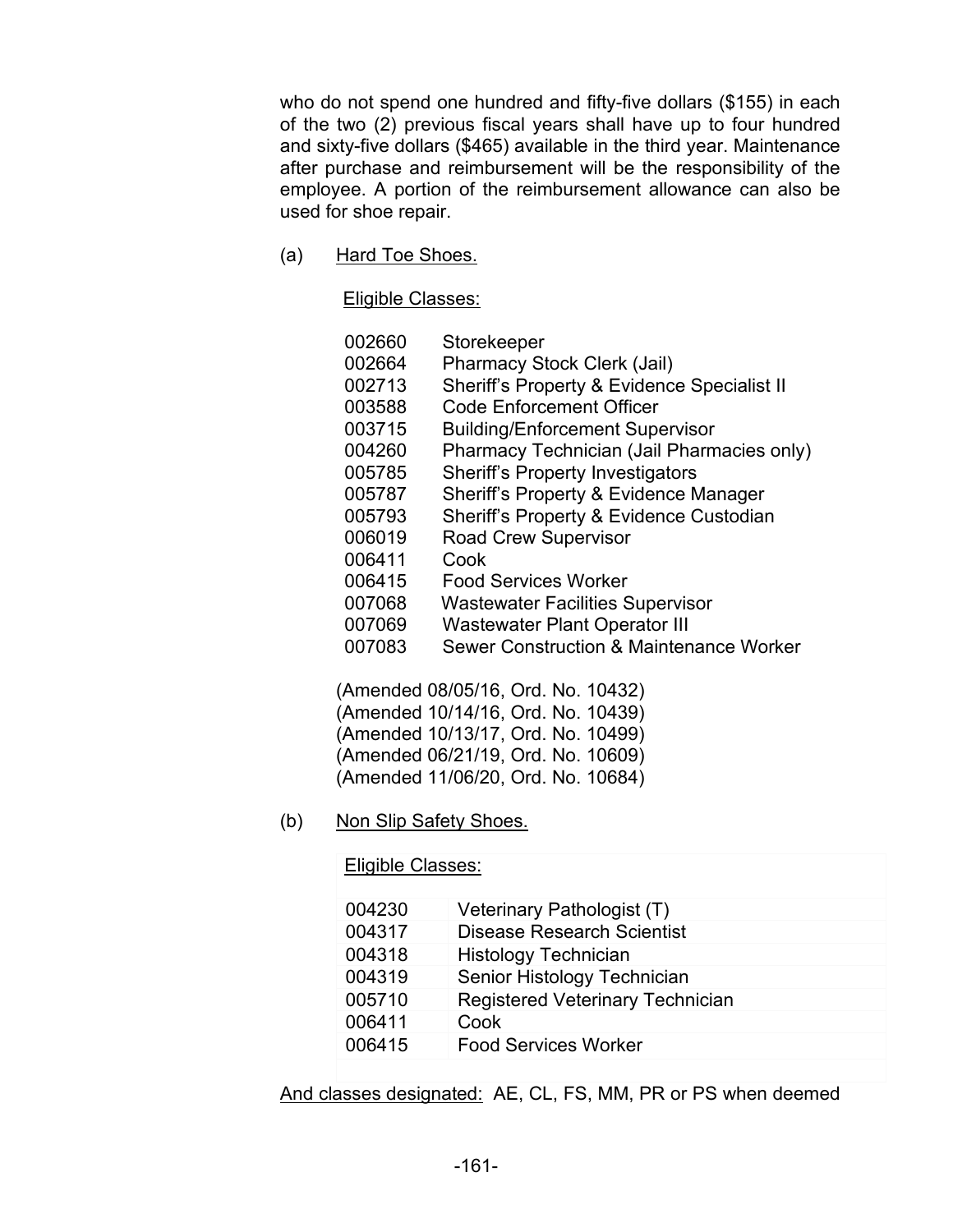appropriate by the department.

(Amended 08/05/16, Ord. No. 10432) (Amended 10/13/17, Ord. No. 10499)

(3) Employees in the following classes shall be issued a voucher for:

One hundred fifty-five dollars (\$155) upon proof of purchase of departmental approved hard-toe shoes or non-slip safety shoes. Employees may accrue up to three (3) years' worth of reimbursement for the purchase of safety footwear. Employees who do not spend one hundred fifty-five dollars (\$155) in the previous fiscal year shall have up to three hundred ten dollars (\$310) available in the second year. Employees who do not spend one hundred fifty-five dollars (\$155) in each of the two (2) previous fiscal years shall have up to four hundred sixty-five dollars (\$465) available in the third year. Maintenance after purchase and reimbursement will be the responsibility of the employee. A portion of the reimbursement allowance can also be used for shoe repair or for the purchase of inserts.

Eligible Classes: Classes designated CR.

- (b) Back Belts.
	- (1) If back belts are deemed appropriate by the department employees approved for such back belts shall be reimbursed up to fifty dollars (\$50) upon proof of purchase of departmental approved back belts. The department may also provide a back belt for an employee if deemed appropriate, in lieu of reimbursement.

Eligible Classes: Classes designated AE, CL, CM, CR, FS, MM, PR, PS or SS.

(2) Back belts will be provided to employees in classes designated HS when determined by management to be necessary for the employee to perform his/her job.

> (Repealed 01/18/08, Ord. No. 9912) (Added 01/18/08, Ord. No. 9912) (Amended 09/25/09, Ord. No. 10008) (Amended 02/12/10, Ord. No. 10026) (Amended 11/05/10, Ord. No. 10079) (Amended 06/28/13, Ord. No. 10263) (Amended 10/08/13, Ord. No. 10293) (Amended 12/03/13, Ord. No. 10303)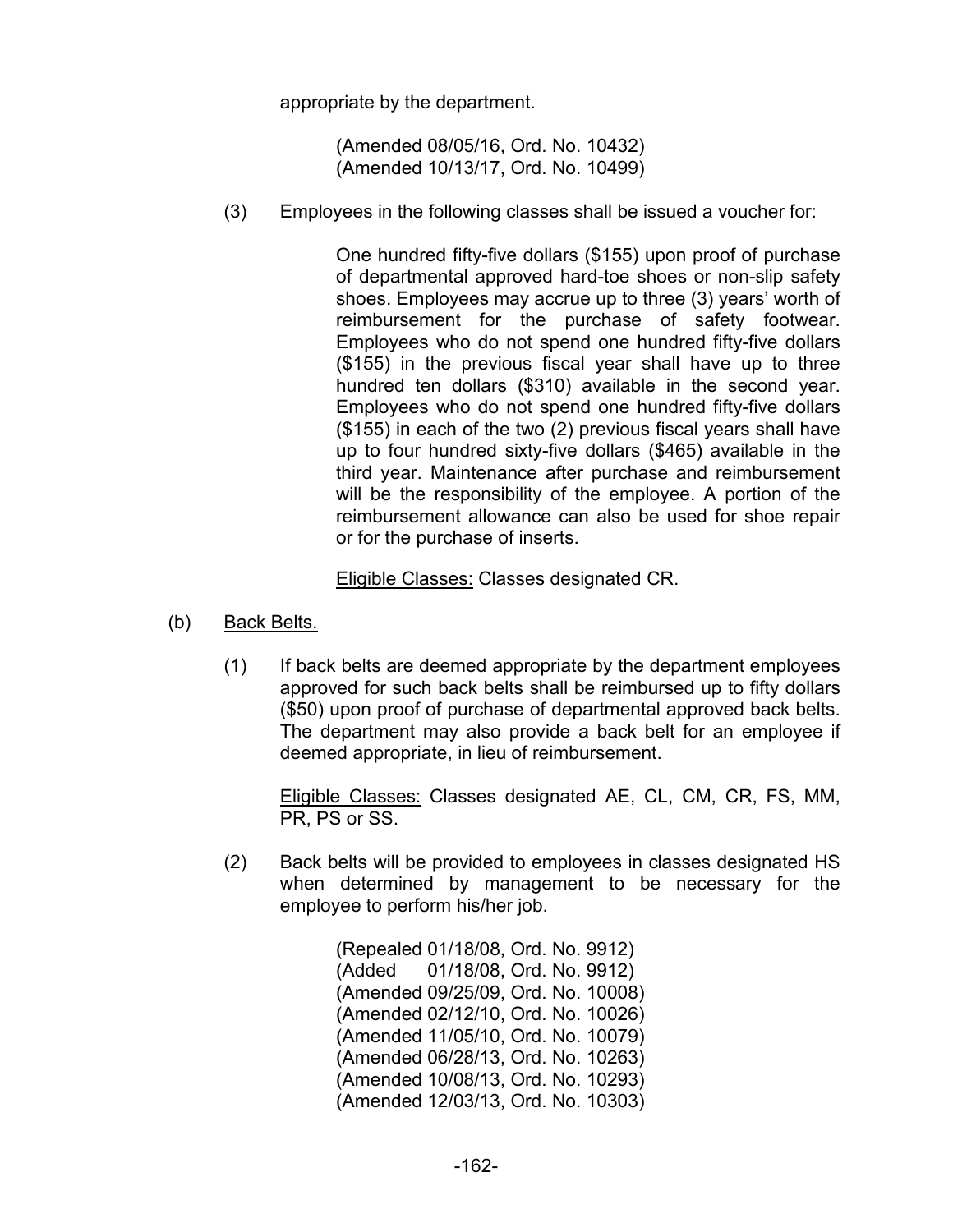SECTION 1.13.11: SAFETY GLASSES. If safety glasses are deemed appropriate by the Department, employees shall be reimbursed for safety glasses, regular and prescription, according to the following criteria.

- (a) (1) The department will conduct a risk assessment to determine if eye protection is required.
	- (2) The employee will provide a prescription from a licensed medical provider (optometrist or ophthalmologist) that determines prescription glasses to be necessary.
	- (3) Safety glasses must meet minimum American National Standards Institute (ANSI) guidelines as required by Cal/OSHA regulations and approved by the department's safety officer.
	- (4) For an employee in class 6180 Welder, additional testing may be required on an annual basis in order to be in compliance with safety standards.
- (b) Upon satisfying the criteria in (a) 1, 2 and 3 above, the County will reimburse the employee for a pair of basic safety glasses as follows:
	- (1) Frames: Selected by the employee.
	- (2) Lenses: Single, bifocal, trifocal and/or occupational lenses as required by prescription.
	- (3) Lenses: Polycarbonate shall be the standard. However, plastic or glass lenses may be approved by the department on a case-bycase basis if required by the prescription.
	- (4) Abrasion resistant coating and ultraviolet protection.
	- (5) Permanent side shields.
	- (6) Progressive, transition or polarized lenses, tinting, anti-fog coating or anti-reflective coating will be approved only if required by the prescription.
	- (7) Welding Hood: Prescription lenses may be fitted in the hood in lieu of regular prescription glasses.
	- (8) (a) One pair of glasses per year not to exceed two hundred dollars (\$200) per year. The annual two hundred dollars